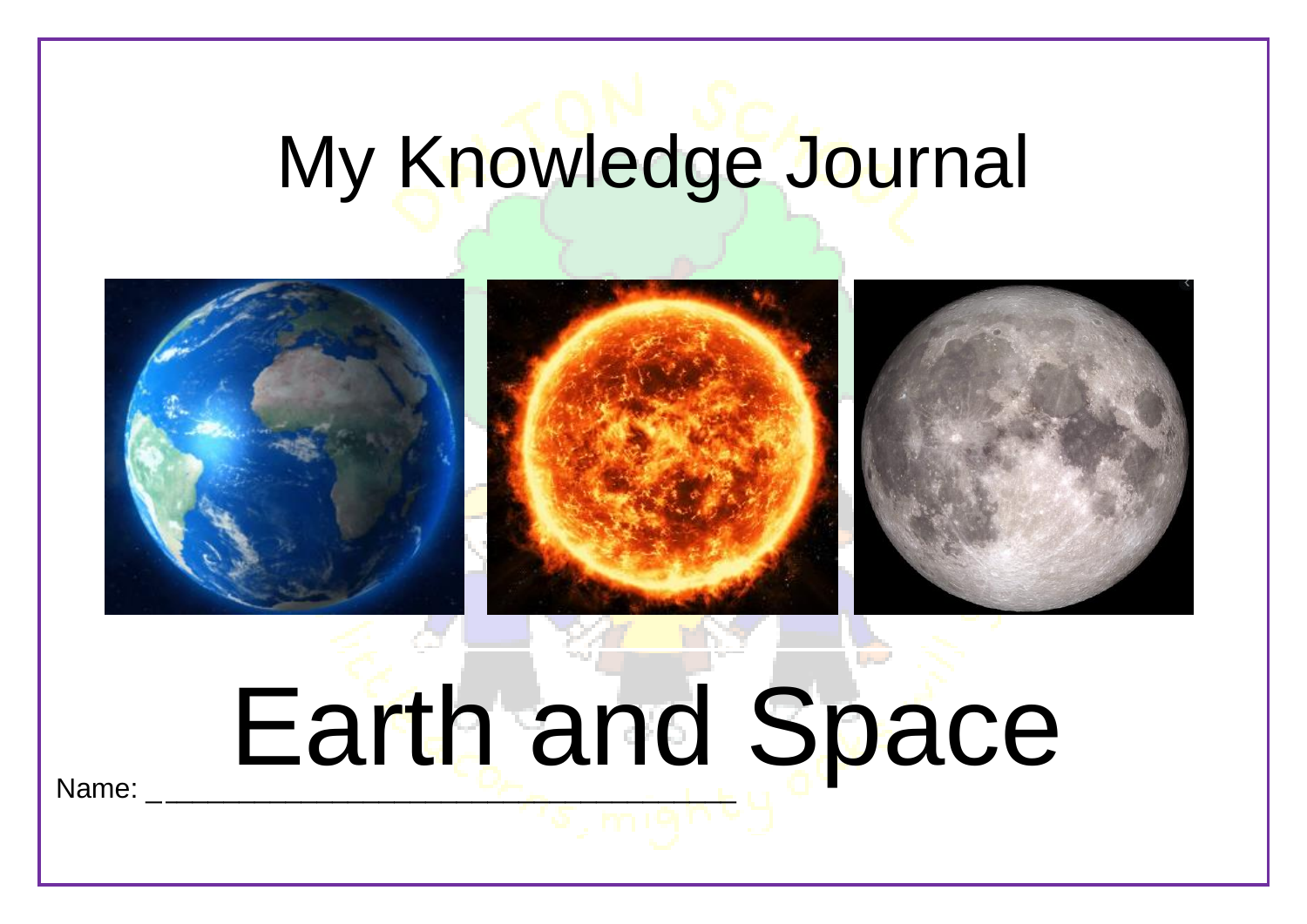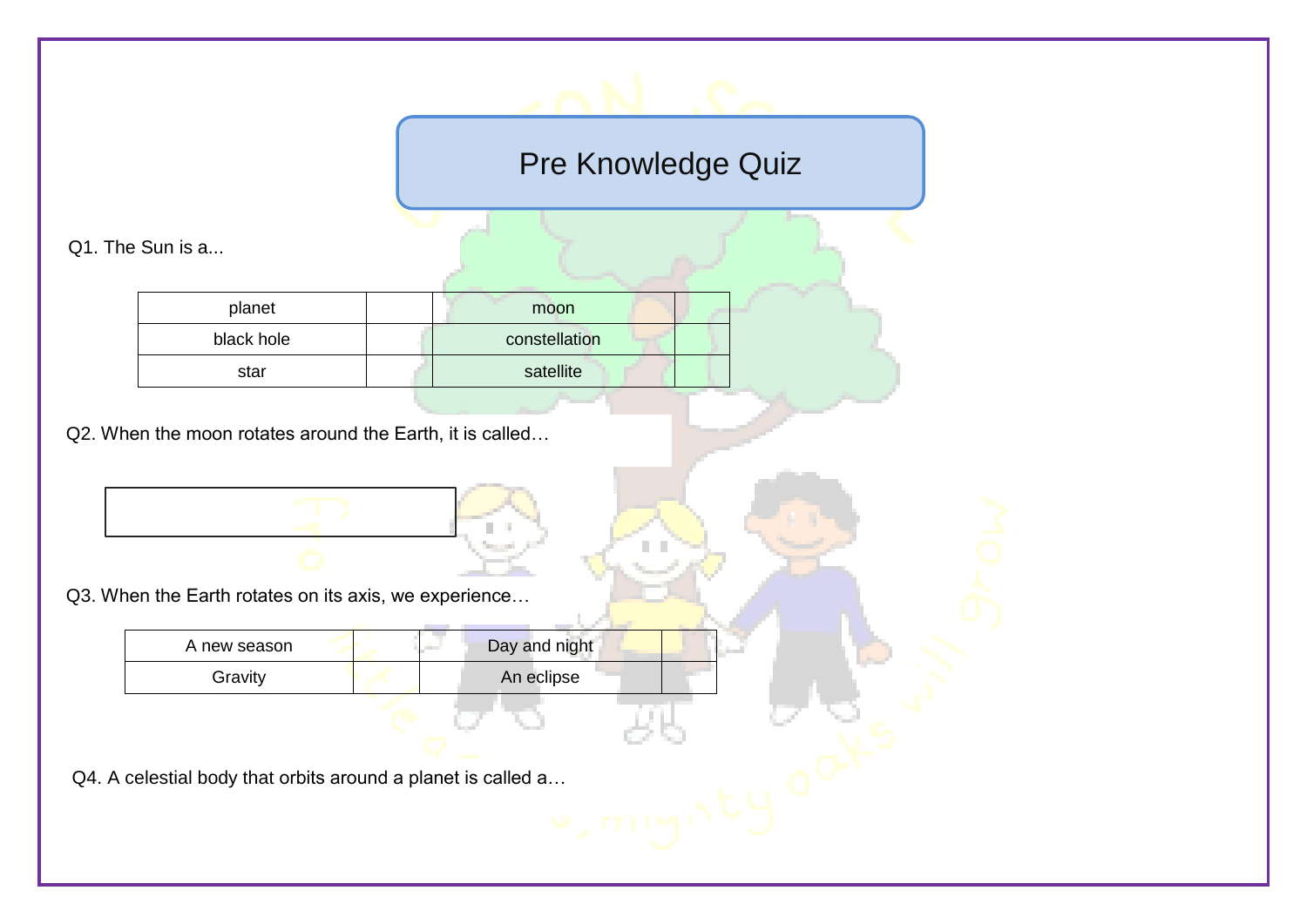# Earth and Space Knowledge Organiser

# What should I already know?

- VITCL SHOULD FORFOUR KNOW:<br>• Darkness is the absence of light
	- Natural daylight comes from the sun
- Shadows are formed when light from a light source is blocked by a solid object



# The Moon

of its axis. At various times in a moment, the moon appears to be<br>different shapes. This is because as the Moon rotates round the Earth, the Sun lights up different parts of it. The Moon orbits the Earth in an oval-shaped path while spinning on its axis. At various times in a month, the Moon appears to be

materials change state when they are heated or cooled

cycle and how evaporation relates to temperature

|  | <b>Key Vocabulary</b> |                                                                                                           |  |  |  |  |  |
|--|-----------------------|-----------------------------------------------------------------------------------------------------------|--|--|--|--|--|
|  | Sun                   | A huge star that Earth and the other planets in our Solar                                                 |  |  |  |  |  |
|  |                       | System orbit around.                                                                                      |  |  |  |  |  |
|  | star                  | A giant ball of gas held together by its own gravity.                                                     |  |  |  |  |  |
|  | moon                  | A natural satellite which orbits Earth or other planets.                                                  |  |  |  |  |  |
|  | planet                | A large object, round or nearly round, that orbits a star.                                                |  |  |  |  |  |
|  | sphere                | A round 3D shape in the shape of a ball.                                                                  |  |  |  |  |  |
|  | spherical<br>bodies   | Astronomical objects shaped like spheres like the Earth.                                                  |  |  |  |  |  |
|  | satellite             | Any object or body in space that orbits something else, for<br>example: the Moon is a satellite of Earth. |  |  |  |  |  |
|  | axis                  | An imaginary line around which a spherical body rotates, for<br>example the Earth.                        |  |  |  |  |  |
|  | rotation              | The action of spinning around an axis or a centre.                                                        |  |  |  |  |  |
|  | constellation         | A group of stars which form a recognisable pattern.                                                       |  |  |  |  |  |
|  | orbit                 | The curved path of a celestial object (e.g. Earth) around a<br>star, planet or moon.                      |  |  |  |  |  |
|  | celestial             | An object positioned in the sky or outer space.                                                           |  |  |  |  |  |
|  | <b>Milky Way</b>      | The galaxy that contains our solar system.                                                                |  |  |  |  |  |
|  | sunrise               | The time in the morning when the sun appears.                                                             |  |  |  |  |  |
|  | sunset                | The time in the evening when the sun disappears.                                                          |  |  |  |  |  |
|  | waxing<br>moon        | Any phase of the moon between a new moon and a full<br>moon.                                              |  |  |  |  |  |
|  | waning<br>moon        | Any phase of the moon between a full moon and a new<br>moon.                                              |  |  |  |  |  |
|  | geocentric<br>model   | A belief that people used to have that other planets and the<br>Sun orbited around the Earth.             |  |  |  |  |  |
|  | heliocentric<br>model | The structure of the solar system where the planets orbit<br>around the Sun.                              |  |  |  |  |  |
|  | astronomer            | Someone who studies or is an expert in astronomy (space<br>science).                                      |  |  |  |  |  |
|  |                       |                                                                                                           |  |  |  |  |  |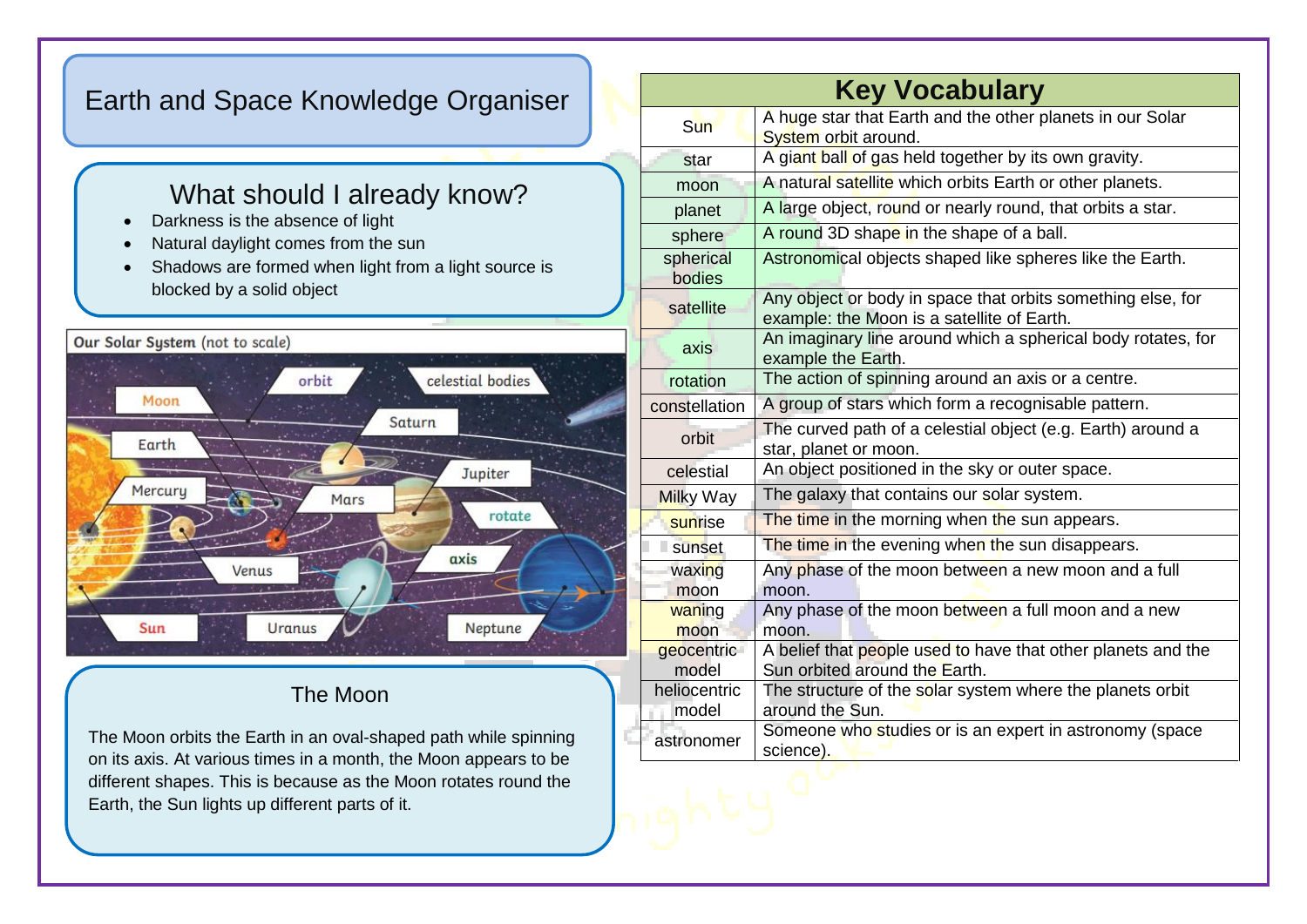#### The planets

Mercury, Venus, Earth and Mars are rocky planets. They are mostly made up of metal and rock. Jupiter, Saturn, Uranus and Neptune are mostly made of gases (helium and hydrogen) although they do have cores made up of rock and metal.

Pluto used to be considered a planet but was reclassified as a dwarf planet in 2006.

materials are known as electrical conductors. Many metals, such as copper, iron and steel, are good electrical conductors. That is



#### through and Night is used in plug in plug in plug in plug in plug in plug in plug in plug in plug in plug in p<br>Through a metal is used in plug in plug in plug in plug in plug in plug in plug in plug in plug in plug in plu electricity to transfer from the wall society to the plug, and  $\Gamma$

It appears to us that the Sun **interpretent up.** I moved around the E Insulators day but the Sun does not move at Some materials do not allow electricity to pass through them. all. It seems to us that the Sun moves because of the<br>movements of the Earth. Daytime stops you from getting an electrical shock. occurs when the side of the Earth moves across the sky during the moves because of the occurs when one side of the Earth is facing towards the Sun. Night is facing away from the Sun.

## why the parts of the parts of the parts of the parts of the parts of the parts of the parts of the parts of the parts of the parts of the parts of the parts of the parts of the parts of the parts of the parts of the parts

**The Co** 

into a radio or TV. In a radio or TV. In a light bulb, the metal planets ago people believed that planets moved around the Earth.

### Heliocentric Model

movements of the Earth. Daytime and electrical insulators. That is copernicus and Kepler) combined  $\frac{1}{2}$  over many years before the idea of the  $\frac{1}{2}$  over many years before the idea of the s facing towards the Sun. Night **interest in the lie of the line of the line** is an electric model was developed. Galileo's The work and ideas of many astronomers work on gravity allowed astronomers to understand how planets stayed in orbit.

## Earth's Orbit

Earth rotates (spins) on its axis. It does a full rotation once every 24 hours. At the same time that the Earth is rotating, it is also orbiting (revolving) around the Sun. It takes a little more than 365 days to orbit the Sun.





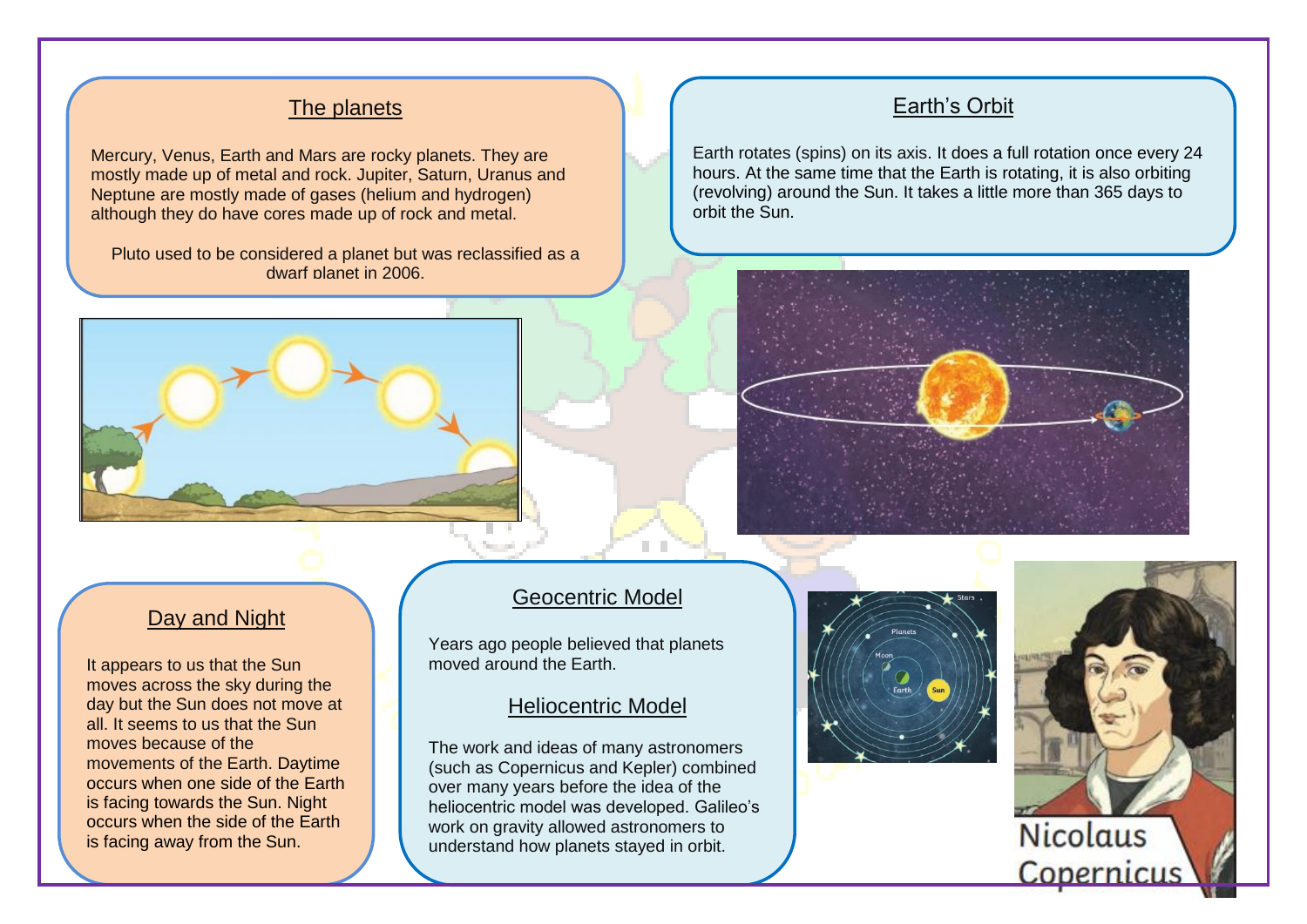# My Knowledge Builder

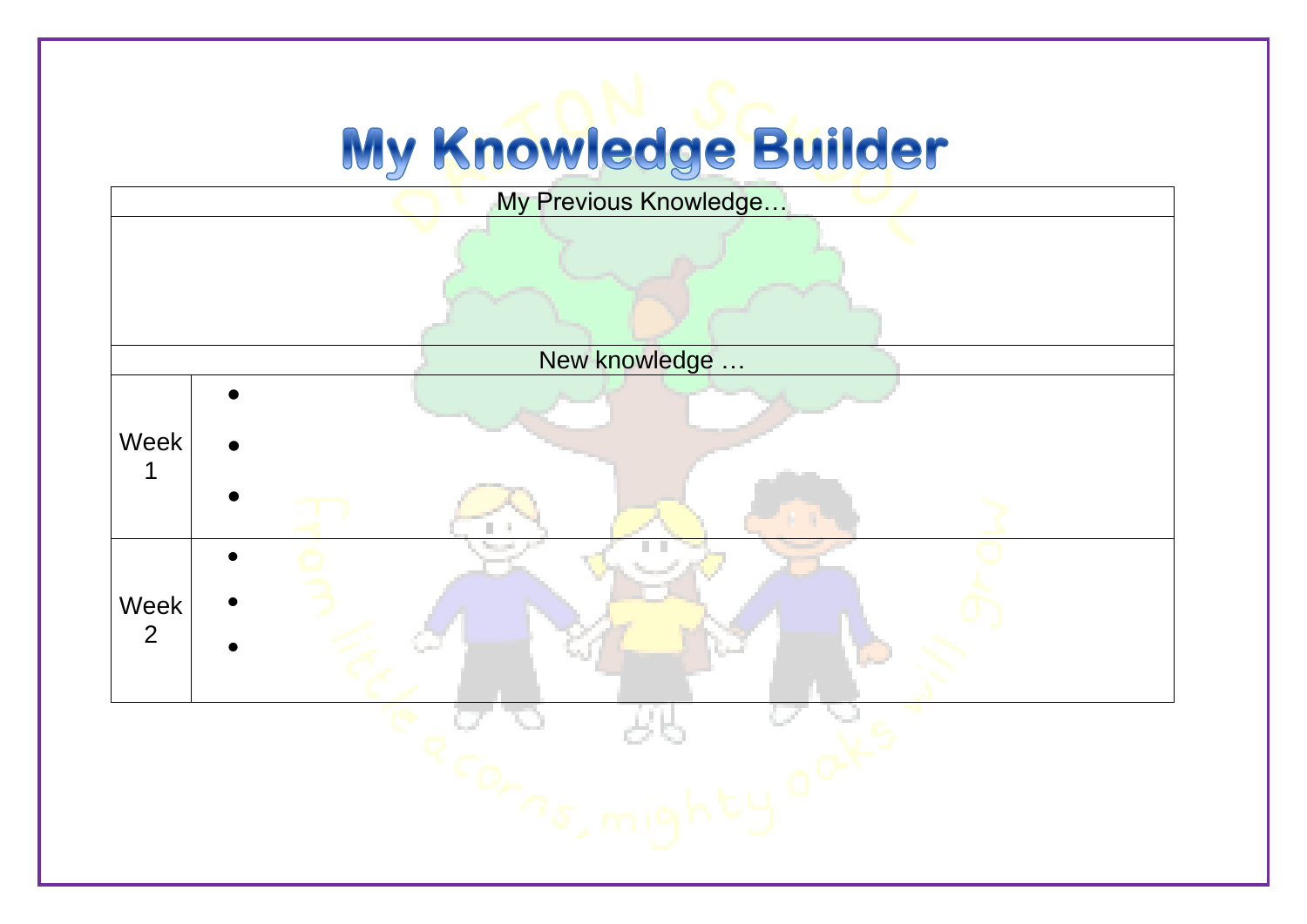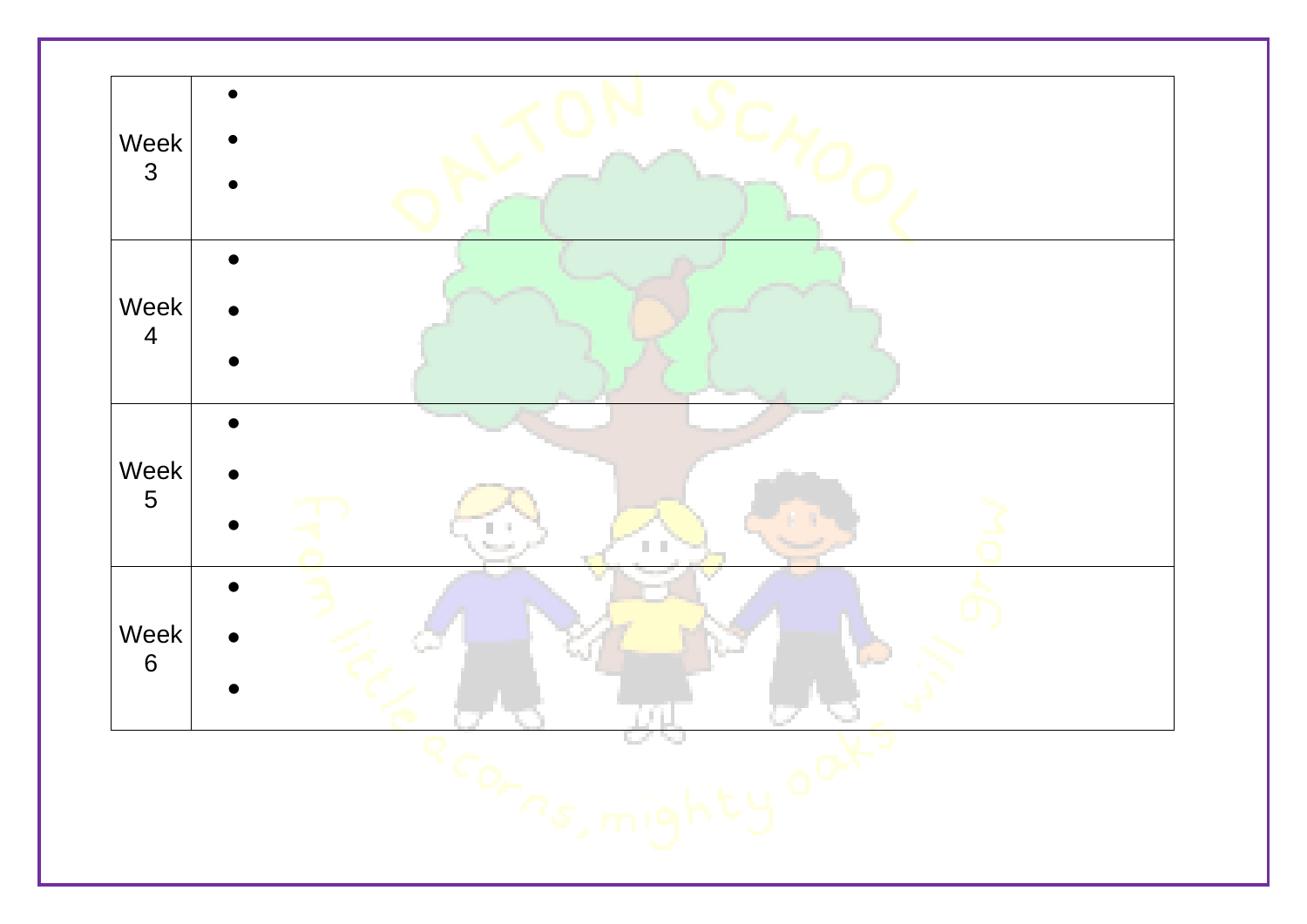